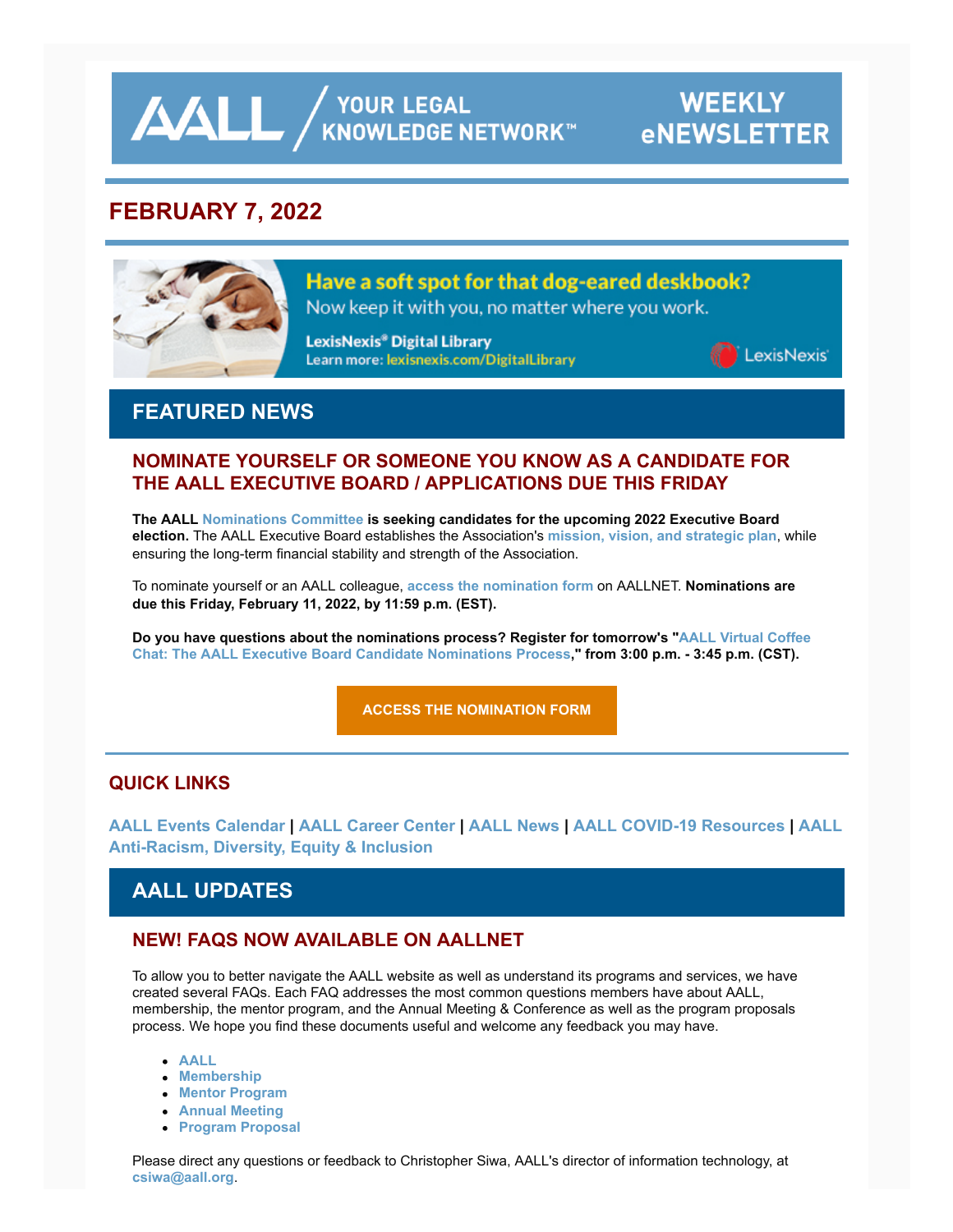### **VOLUNTEER AS THE NEXT EDITOR OF** *AALL SPECTRUM* **/ APPLICATIONS DUE FEBRUARY 28**

**AALL is conducting a search for the next** *[AALL Spectrum](https://www.aallnet.org/resources-publications/publications/aall-spectrum/)* **Editor—a volunteer position.** The appointment has a **three-year term**.

**[The Editor](https://www.aallnet.org/resources-publications/publications/aall-spectrum/aall-spectrum-editor/)** leads the **[AALL Spectrum Editorial Board](https://www.aallnet.org/about-us/who-we-are/committees-juries/aall-spectrum-editorial-board/)**, whose charge is to develop, identify, and publish articles about current and emerging trends and practices within the profession that support AALL members in their work as legal information professionals. **The application period will be open through February 28, 2022, and interviews will be conducted via video call at the beginning of March.**

#### **TO APPLY**

Email your cover letter and resume to **[Heather Haemker](mailto:hhaemker@aall.org)**, AALL director of marketing & communications. If you have any questions, please contact Heather Haemker at 312.205.8038.

**[LEARN MORE ABOUT THE POSITION](https://www.aallnet.org/resources-publications/publications/aall-spectrum/aall-spectrum-editor/)**

### **NOMINATE YOURSELF OR SOMEONE YOU KNOW FOR A 2022 AALL AWARD / DEADLINE IS MARCH 1**

The purpose of the **[AALL Awards program](https://www.aallnet.org/community/recognition/awards-program/)** is to recognize the achievements of law librarians, institutions, and partners for significant contributions and innovation in the legal information profession. Recipients are selected by the committees/award juries and will be recognized during the **[2022 AALL Annual Meeting & Conference](https://www.aallnet.org/conference/)** in Denver.

**The deadline to nominate a colleague or company, or to self-nominate, is March 1, 2022.** Nominations information and applications may be found on the individual award pages.

**[LEARN MORE ABOUT AALL AWARDS](https://www.aallnet.org/community/recognition/awards-program/)**

## **ADVOCACY**

## **2022 AALL CHAPTER ADVOCACY TRAINING OFFERS IDEAS AND RESOURCES TO SUPPORT CHAPTERS**

The **[2022 AALL Chapter Advocacy Training](https://elearning.aallnet.org/products/2022-aall-chapter-advocacy-training)** was held on January 27, 2022. Moderated by **[Anna Russell,](https://www.aallnet.org/forms/cas/login?service=/members_only/membership/IndividualFormPublicMembers/detail%3Fid%3D2010017D586)** the training included presentations by AALL members who have been active in their chapters advocacy efforts, including **[Sarah \(Sally\) Holterhoff](https://www.aallnet.org/forms/cas/login?service=/members_only/membership/IndividualFormPublicMembers/detail%3Fid%3D201000335EE)** (Chicago Association of Law Libraries), **[Benjamin Keele](https://www.aallnet.org/forms/cas/login?service=/members_only/membership/IndividualFormPublicMembers/detail%3Fid%3D20100164AC7)** (Mid-America Association of Law Libraries), and **[David McFadden](https://www.aallnet.org/members_only/membership/IndividualFormPublicMembers/detail?id=201000436AC)**



(Western Pacific Association of Law Libraries and Southern California Association of Law Libraries). The speakers shared many ideas and resources, including suggestions for creating successful chapter government relations/advocacy committees and strategies for engaging chapter members in local advocacy efforts. A recording of the program is available on **[AALL eLearning](https://elearning.aallnet.org/products/2022-aall-chapter-advocacy-training)**.

## **PROFESSIONAL GROWTH**

## **UPCOMING COFFEE CHATS & WEBINARS**

**REGISTER FOR TOMORROW'S AALL VIRTUAL COFFEE CHAT: THE AALL EXECUTIVE BOARD CANDIDATE NOMINATIONS PROCESS / FEBRUARY 8**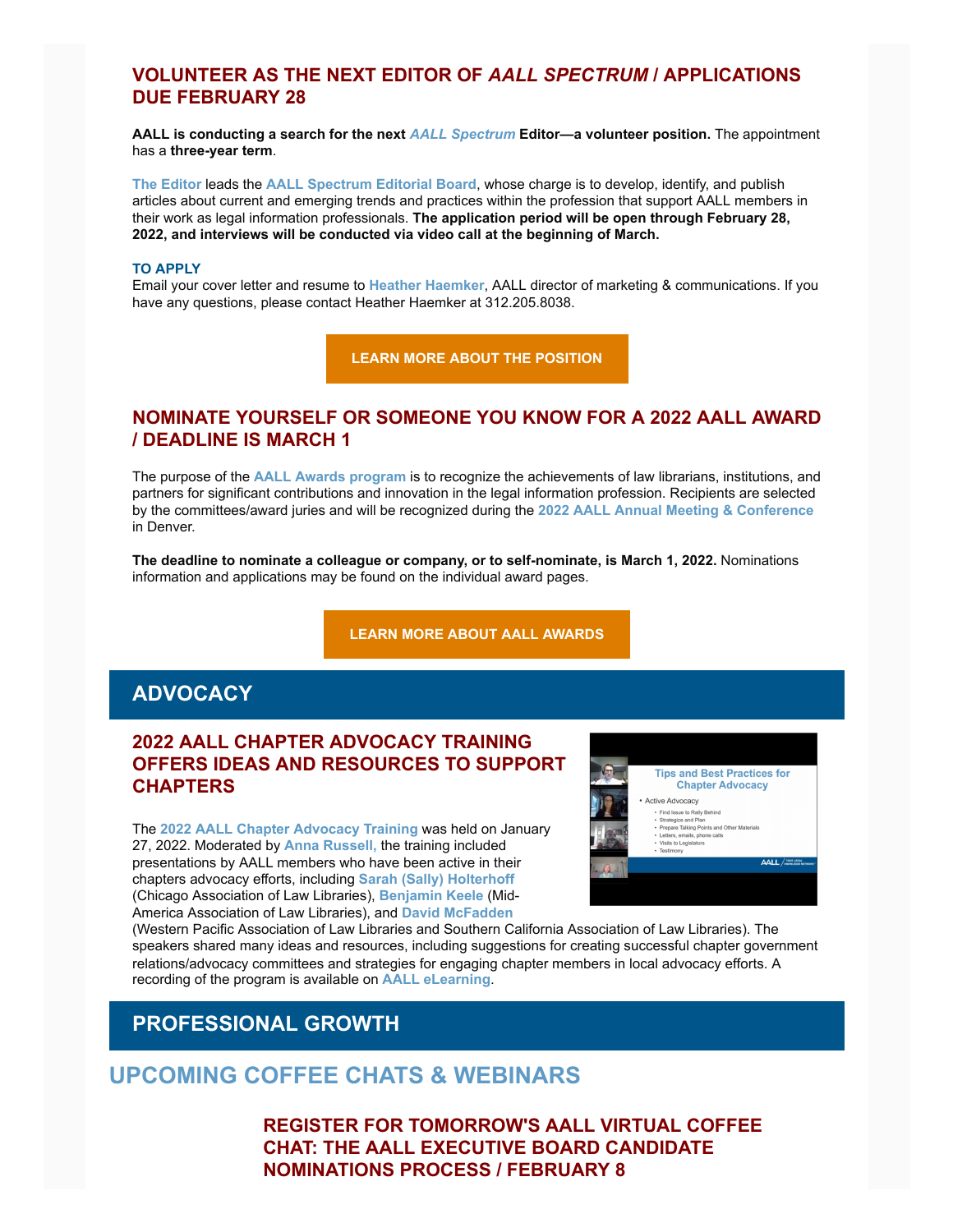

Do you know a fellow AALL member who would make an outstanding candidate for the upcoming 2022 Executive Board election? Or perhaps you are considering throwing your own hat into the ring. Join us **tomorrow from 3:00 p.m. - 3:45 p.m. (CST)** to learn more about the nominations process.

**Cost: Free and open to AALL members only; space is limited.**

**[LEARN MORE & REGISTER](https://elearning.aallnet.org/products/virtual-coffee-chat-the-aall-executive-board-candidate-nominations-process)**



## **GRANT FUNDING FOR LAW LIBRARIES / FEBRUARY 15**

This program will provide tips and tools for how to identify, apply for, and win grants to support your organization. Join us on **Tuesday, February 15 from 11:00 a.m. - 12:00 p.m. (CST)** to hear inspiring success stories from law librarians and legal information professionals who have received grant funding and gain insight about how to get the funding you need. You will also learn how to find potential grant opportunities at the

federal, state, and local levels.

#### **Cost: Members - Free / Nonmembers - \$60**

**[LEARN MORE & REGISTER](https://elearning.aallnet.org/products/grant-funding-for-law-libraries)**



## **AALL VIRTUAL COFFEE CHAT: A2J PROJECTS IN ACADEMIC LAW LIBRARIES / FEBRUARY 23**

The academic law library community can play a vital role in addressing the access to justice crisis, from digitizing and making sources of primary law freely available to hosting pop-up legal clinics to developing automated court forms—and so much more. Are you interested in finding innovative ways for your school's law library to provide

underrepresented populations with better access to legal information? Join us **Wednesday, February 23 from 3:00 p.m. - 3:45 p.m. (CST)** to learn more about these efforts, and how you can get involved.

**Cost: Free and open to AALL members only; space is limited.**

**[LEARN MORE & REGISTER](https://elearning.aallnet.org/products/virtual-coffee-chat-a2j-projects-in-academic-law-libraries#tab-product_tab_overview)**



### **AALL VIRTUAL COFFEE CHAT: PARENTING DURING THE PANDEMIC / MARCH 8**

COVID-19 has strained communities and resources across so many sectors, but parents of young children continue to face unique (and often overwhelming) challenges. Join us **Wednesday, February 23 from 3:00 p.m. - 3:45 p.m. (CST)** to find understanding—and maybe even some helpful ideas—among sympathetic colleagues.

**Cost: Free and open to AALL members only; space is limited.**

**[LEARN MORE & REGISTER](https://elearning.aallnet.org/products/virtual-coffee-chat-parenting-during-the-pandemic)**

## **START TO FINISH: SUCCESSFULLY IMPLEMENTING A NEW TOOL, WARTS AND ALL / MARCH 16**

Learn from your peers and business partners about a successful implementation of a new or updated library tool. Join us on **Wednesday, March 16 from 11:00 a.m. - 12:00 p.m. (CDT)** where your peers will discuss their roadmap to a successful implementation of a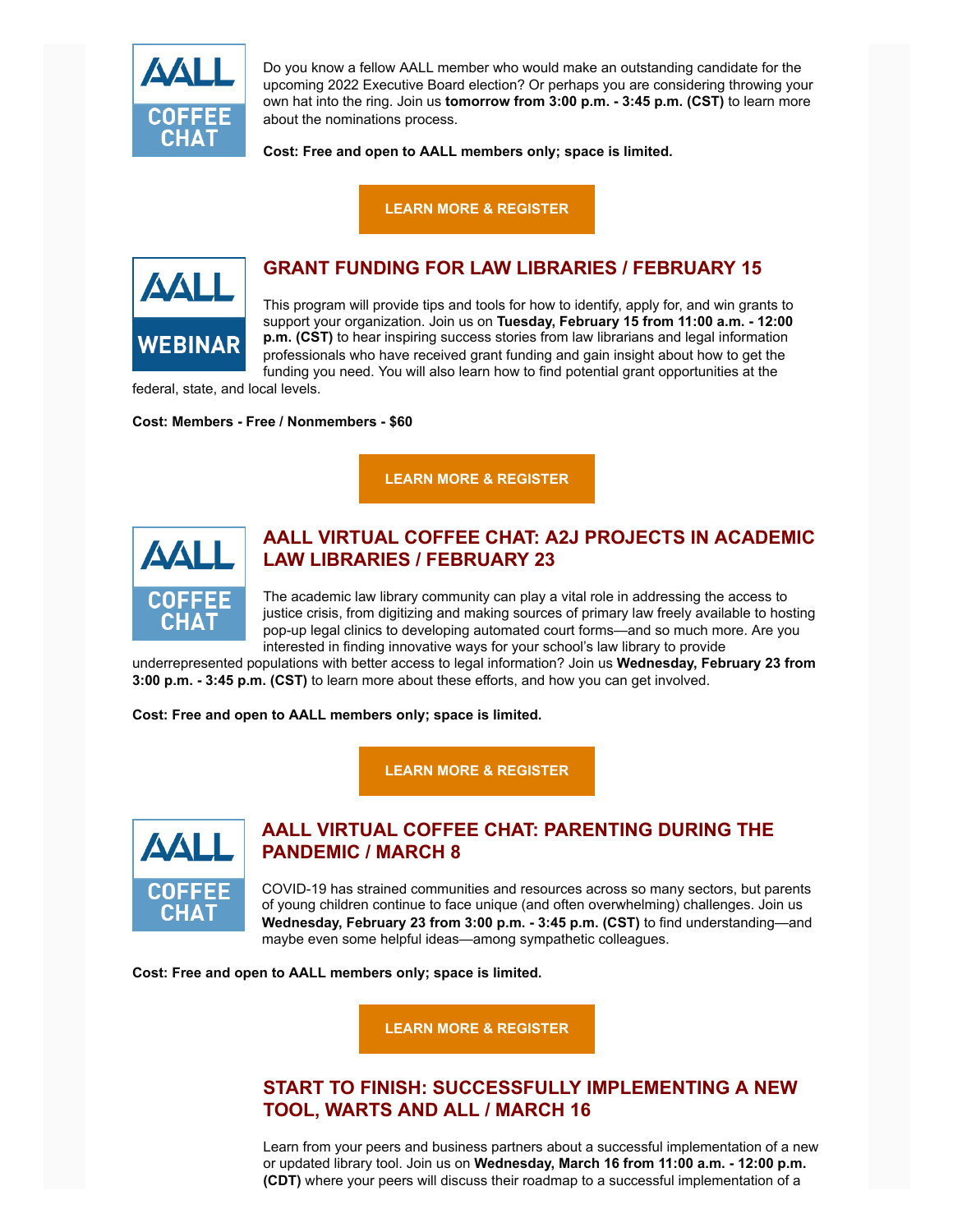

library resource and how they collaborated across departments and with business partners to meet their goals.

**Cost: Members - Free / Nonmembers - \$60**

**[LEARN MORE & REGISTER](https://elearning.aallnet.org/products/start-to-finish-successfully-implementing-a-new-tool-warts-and-all)**

## **GRANTS & SCHOLARSHIPS**

## **APPLY FOR A LEXISNEXIS RESEARCH GRANT BY MAY 1**

The **[AALL LexisNexis Research Grant Jury](https://www.aallnet.org/about-us/who-we-are/committees-juries/lexisnexis-research-grant-jury/)** is **accepting applications through May 1** for grants from the **[AALL Research Fund \(An Endowment Established by LexisNexis\)](https://www.aallnet.org/education-training/grants/research-grants/)**. The jury may allocate \$5,000 between one or more applicants seeking funding for research that advances **[AALL's](https://www.aallnet.org/education-training/grants/research-grants/research-agenda/) [Research Agenda](https://www.aallnet.org/education-training/grants/research-grants/research-agenda/)**, which seeks to stimulate "a diverse range of scholarship related to and supportive of the profession of law librarianship."

If you have a research project that may benefit from this grant, **[review the complete guidelines](https://www.aallnet.org/education-training/grants/research-grants/)** and **[apply](https://www.aallnet.org/wp-content/uploads/2021/10/aall-grant-researchfund.pdf)**. Grants will be awarded and announced by the end of May.

**[LEARN MORE & APPLY](https://www.aallnet.org/wp-content/uploads/2021/10/aall-grant-researchfund.pdf)**

## **AALL CONTINUING EDUCATION GRANT / DUE MAY 12**

Does your chapter, special interest section, committee, or caucus have an educational event that needs funding? If so, consider applying for an **[AALL Continuing Education Grant](https://www.aallnet.org/education-training/grants/cpe-program-grants/)**. Grant requests are accepted at various times throughout the year. **The next deadline for grant applications is May 12, 2022.**

**[LEARN MORE & APPLY](https://www.aallnet.org/education-training/grants/cpe-program-grants/)**

### **APPLY FOR AN AALL SCHOLARSHIP AND/OR SHARE WITH A FRIEND OR COLLEAGUE**

AALL is committed to providing opportunities for your professional growth. Each year, the Association awards thousands of dollars in **[scholarships](https://www.aallnet.org/education-training/scholarships/)** to law school and library school students as well as to AALL members. The available **[scholarships](https://www.aallnet.org/education-training/scholarships/)** are listed on AALLNET.

**The deadline for applications is April 1, 2022.** For additional questions, please contact AALL at **[scholarships@aall.org](mailto:scholarships@aall.org)**.

**[LEARN MORE & APPLY](https://www.aallnet.org/education-training/scholarships/)**

## **COMMUNITY CORNER**

### **BLL-SIS WEBINAR: WHAT IS CRITICAL RACE THEORY / FEBRUARY 14**

Join us on **Monday, February 14 from 12:00 p.m. - 1:00 p.m. (CST)** for a discussion on critical race theory what is it, why so many people are talking about it, and why the answers to both are so important.

**Cost: Free and open to AALL members**